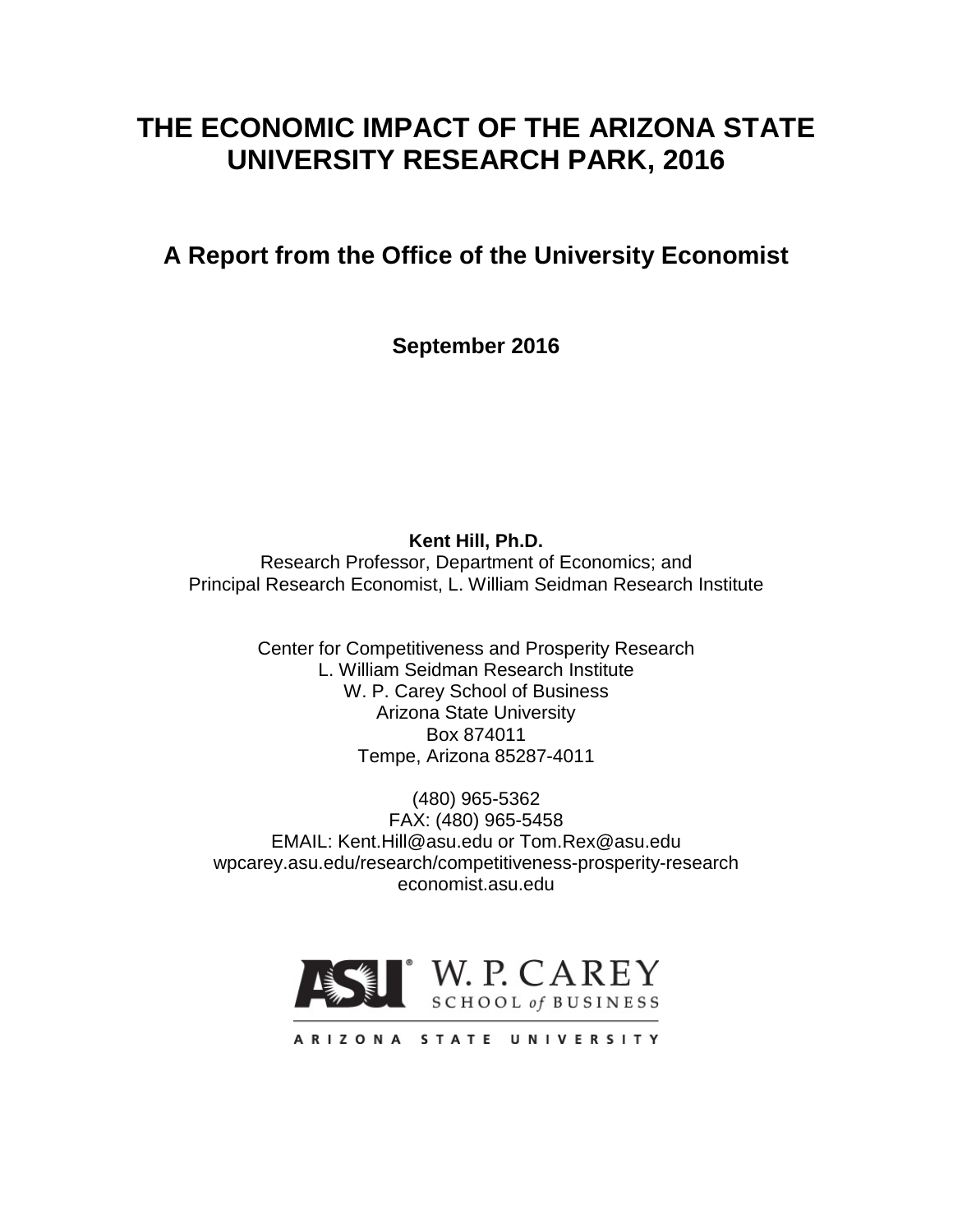#### **SUMMARY**

This report provides estimates of the impact of the operations of tenants at the Arizona State University (ASU) Research Park on employment and income in the state of Arizona. The estimates are based on tenant employment numbers for 2016. The impacts include the jobs and earnings of employees of the Park's tenants, as well as the jobs and incomes supported by tenant purchases of goods and services from local suppliers. The estimated impacts also include multiplier effects that arise when a company's first-tier suppliers place upstream demands on other producers, when workers directly or indirectly associated with company operations spend a portion of their incomes in the local economy, and when state and local governments spend new tax revenues.

In total, the operations of ASU Research Park tenants generate 16,160 jobs for Arizona residents, provide labor income of \$865 million for Arizona workers, and account for \$1,418 million of the total income generated in the state. Labor income is the full compensation paid to workers wages, salaries, and fringe benefits. Total income is the sum of labor income and capital income, including company earnings. For companies that are publically held, much of the capital income generated by operations in Arizona may accrue to residents of other states or nations.

Table 1 provides details on the estimated impacts. *Direct impacts* refer to the employees of ASU Research Park tenants, the salaries and other forms of compensation these employees receive, and all of the income (both labor and capital income) that is directly generated by tenant operations. The operations of companies at the ASU Research Park are directly responsible for 6,100 Arizona jobs, \$361 million in labor income and \$583 million in total Arizona income. The average compensation of tenant employees is estimated to be \$59,100. This is higher than the average of \$50,700 per worker for all jobs in the state.

The *indirect impacts* of operations at the Park refer to the jobs and incomes supported when tenant companies purchase goods and services from local suppliers. Also included are estimates of upstream effects that occur when a tenant's immediate suppliers themselves purchase goods and services from other Arizona businesses. The indirect impacts of operations at the Park are estimated to be 2,350 jobs, \$124 million in labor income, and \$211 million in total income.

Economic impact analysis also accounts for the additional jobs and incomes that are generated when a portion of the labor income received by tenant's employees and the employees of its

#### **TABLE 1 ECONOMIC IMPACT OF THE ARIZONA STATE UNIVERSITY RESEARCH PARK, 2016**

|                      | <b>Total Income</b><br>(millions) | <b>Labor Income</b><br>(millions) | <b>Employment</b> |
|----------------------|-----------------------------------|-----------------------------------|-------------------|
| Direct Impacts       | \$582.6                           | \$360.5                           | 6.100             |
| Indirect Impacts     | 211.3                             | 124.1                             | 2,350             |
| Induced Impacts      | 624.4                             | 379.9                             | 7.710             |
| <b>Total Impacts</b> | 1,418.2                           | 864.5                             | 16,160            |

Source: Center for Competitiveness and Prosperity Research, L. William Seidman Research Institute, W. P. Carey School of Business, Arizona State University.